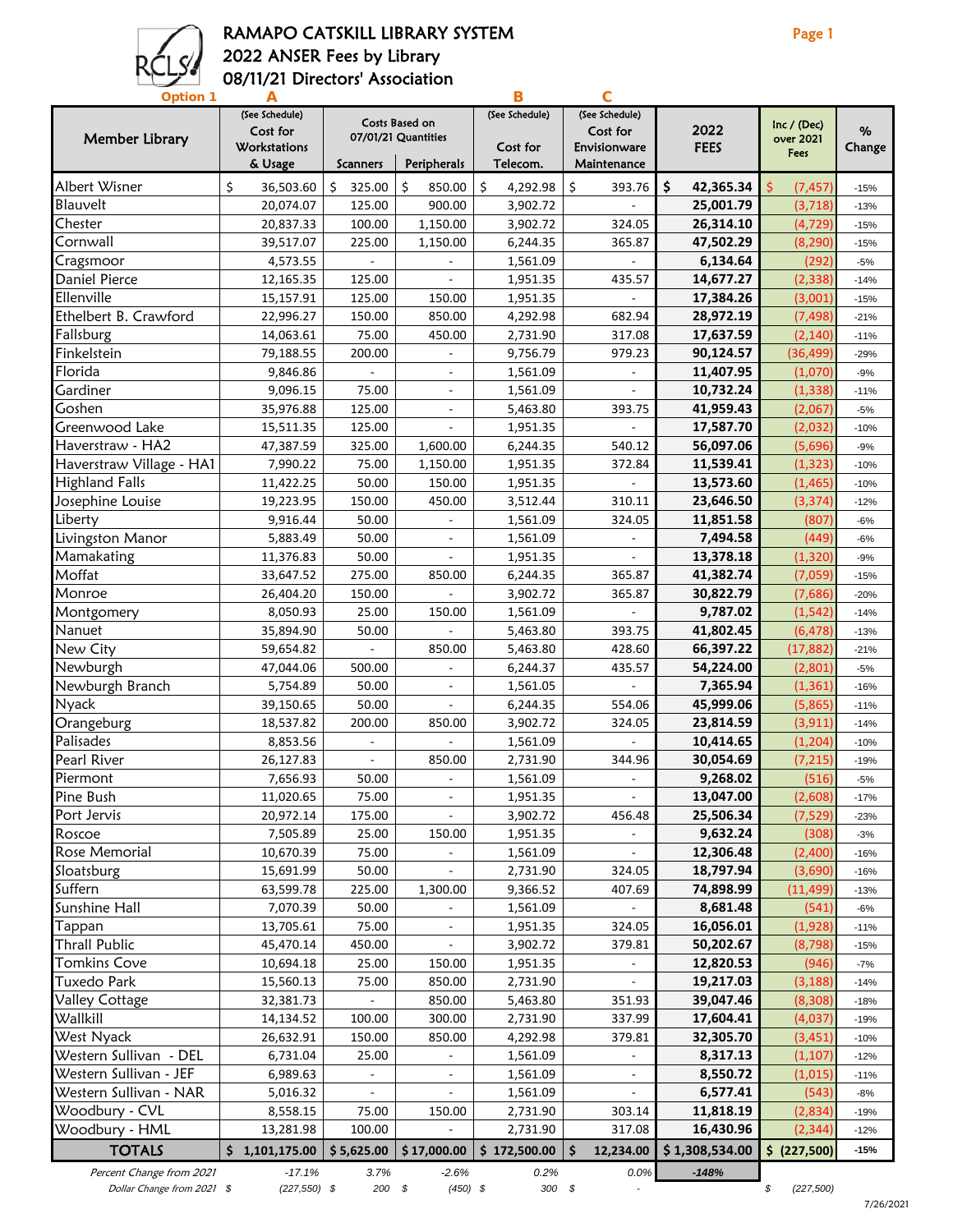2022 ANSER - Workstations & Usage Fees

Data from 2020 Annual Reports

08/11/21 Director's Association

# RAMAPO CATSKILL LIBRARY SYSTEM **OPTION 1: 0% change in multipliers** Page 2

A

|                                  | $#$ of                        | # of                             | # of                             | # of                     | Multiplier  | Multiplier                 | <b>Multiplier</b>    | Multiplier       | Workstation           |                  | ( Q4.16 +   (Q2.25 - Q2.19) | $+$ Q3.2         | $+$ Q4.20      | - Q4.21)       | $=$                          | $\boldsymbol{\mathsf{x}}$ | $=$                  |                        |                                  |                      |                                     |                            |
|----------------------------------|-------------------------------|----------------------------------|----------------------------------|--------------------------|-------------|----------------------------|----------------------|------------------|-----------------------|------------------|-----------------------------|------------------|----------------|----------------|------------------------------|---------------------------|----------------------|------------------------|----------------------------------|----------------------|-------------------------------------|----------------------------|
|                                  | Full<br>Serv.                 | PC<br>Repl.                      | Laptop<br>Repl.                  | Partial<br>& LTD         | for<br>Full | for<br>PC                  | for<br>Laptop        | for<br>Partial & | Cost<br>including     | Total            | Total                       | Total            | Total          | Total          | <b>GRAND</b><br><b>TOTAL</b> |                           | <b>Usage</b>         | 2022                   | <b>MEMBER</b>                    | %                    |                                     |                            |
| <b>MEMBER LIBRARY</b>            | Wrkst                         |                                  | (Laptop)                         | <b>Wrkst</b>             | Serv.       | Repl.                      | Repl.                | <b>LTD</b>       | Repl.                 | <b>CIRC</b>      | Holdings                    | <b>Borrowers</b> | E-ILL Borr     | E-ILL Lent     | <b>USAGE</b>                 | Multiplier                | Cost                 | Fees                   | <b>LIBRARY</b>                   | Change               | Change                              | <b>NOTES</b>               |
|                                  |                               |                                  |                                  |                          | Wrkst       | \$175                      | \$220                | <b>Wrkst</b>     |                       |                  |                             |                  |                |                |                              |                           |                      |                        |                                  |                      |                                     |                            |
| Albert Wisner                    | 21                            | 14                               |                                  |                          | 640         | $\Omega$                   | $\Omega$             | 522              | 13,440.00             | 184,825          | 128,327                     | 14,737           | 23,998         | 22,733         | 329,154                      | 0.0701                    | 23,063.60            | 36,503.60<br>.S        | Albert Wisner                    | $-17.0%$             | (7,503.12)                          |                            |
| Blauvelt                         | 18                            | 17                               |                                  |                          | 640         | $\mathbf{0}$               | $\Omega$             | 522              | 11,520.00             | 34,558           | 85,271                      | 2,774            | 6,412          | 6,935          | 122,080                      | 0.0701                    | 8,554.07             | 20,074.07              | Blauvelt                         | $-15.8%$             | (3,759.7)                           |                            |
| Chester                          | 14                            | 12                               | $\overline{2}$                   | $\overline{3}$           | 640         | $\Omega$                   | $\Omega$             | 522              | 10,526.00             | 43,994           | 97,942                      | 4,895            | 9,933          | 9,605          | 147,159                      | 0.0701                    | 10,311.33            | 20,837.33              | Chester                          | $-18.6%$             | (4,771.0)                           |                            |
| Cornwall                         | 32                            | 24                               | -8                               | $\overline{\phantom{a}}$ | 640         | $\Omega$                   | $\Omega$             | 522              | 20,480.00             | 140,225          | 120,839                     | 8,330            | 19,726         | 17,431         | 271,689                      | 0.0701                    | 19,037.07            | 39,517.07              | Cornwall                         | $-17.5%$             | (8,356.4)                           | 1 wrksts                   |
| Cragsmoor                        | 1                             |                                  | $\overline{\phantom{a}}$         | $\overline{\phantom{a}}$ | 640         | $\Omega$                   | $\Omega$             | 522              | 640.00                | 2,856            | 53,143                      | 265              | 838            | 964            | 56,138                       | 0.0701                    | 3,933.55             | 4,573.55               | Cragsmoor                        | $-6.3%$              | (308.2)                             | 175 one-time savings       |
| Daniel Pierce<br>Ellenville      | $\overline{7}$<br>8           | -6<br>8                          |                                  |                          | 640<br>640  | $\Omega$<br>$\Omega$       | $\Omega$<br>$\Omega$ | 522<br>522       | 4,480.00<br>5,642.00  | 21,046<br>26,781 | 88,111<br>106,704           | 2,977<br>5,172   | 3,420<br>5,056 | 5,872<br>7,906 | 109,682<br>135,807           | 0.0701<br>0.0701          | 7,685.35             | 12,165.35<br>15,157.91 | Daniel Pierce<br>Ellenville      | $-16.2%$<br>$-16.6%$ | (2,359.1)<br>(3,021.9)              |                            |
| Ethelbert B. Crawford            | 21                            | 21                               |                                  | $\overline{\phantom{a}}$ | 640         | $\mathbf{0}$               | $\Omega$             | 522              | 13,440.00             | 41,543           | 85,634                      | 8,077            | 9,006          | 7,877          | 136,383                      | 0.0701                    | 9,515.91<br>9,556.27 | 22,996.27              | Ethelbert B. Crawford            | $-24.7%$             | (7,544.44)                          |                            |
| Fallsburg                        | 11                            | 10                               |                                  |                          | 640         | $\Omega$                   | $\Omega$             | 522              | 7,040.00              | 25,613           | 71,920                      | 2,782            | 4,738          | 4,815          | 100,238                      | 0.0701                    | 7,023.61             | 14,063.61              | Fallsburg                        | $-13.4%$             | (2, 169.3)                          |                            |
| Finkelstein                      | 50                            | 50                               |                                  | $\overline{\phantom{a}}$ | 640         | $\Omega$                   | $\Omega$             | 522              | 32,000.00             | 355,826          | 293,434                     | 60,549           | 14,112         | 50,466         | 673,455                      | 0.0701                    | 47,188.55            | 79,188.55              | Finkelstein                      | $-31.7%$             | (36, 752.8)                         | 6% Total Usage/\$8,750 one |
| Florida                          | 3                             | - 3                              | $\overline{\phantom{a}}$         | 1                        | 640         | $\Omega$                   | $\Omega$             | 522              | 2,442.00              | 27,572           | 75,778                      | 3,028            | 6,785          | 7,484          | 105,679                      | 0.0701                    | 7,404.86             | 9,846.86               | Florida                          | $-9.9%$              | (1,086.8)                           | time savings               |
| Gardiner                         | $\overline{\mathbf{3}}$       | $\overline{\mathbf{3}}$          |                                  |                          | 640         | $\mathbf{0}$               | $\Omega$             | 522              | 1,920.00              | 29,750           | 66,826                      | 3,959            | 6,842          | 4,962          | 102,415                      | 0.0701                    | 7,176.15             | 9,096.15               | ardinerد                         | $-13.0%$             | (1,354.8)                           |                            |
| Goshen                           | 21                            | 15                               | 6                                | 5                        | 640         | $\mathbf{0}$               | $\Omega$             | 522              | 16,050.00             | 116,844          | 154,001                     | 8,292            | 17,649         | 12,398         | 284,388                      | 0.0701                    | 19,926.88            | 35,976.88              | Goshen                           | $-5.6%$              | (2, 125.1)                          | 9% Total Usage/+ 1 wrksts  |
| Greenwood Lake                   | 8                             | - 7                              |                                  |                          | 640         | $\Omega$                   | $\Omega$             | 522              | 5,120.00              | 37,959           | 108,624                     | 3,704            | 4,589          | 6,575          | 148,301                      | 0.0701                    | 10,391.35            | 15,511.35              | Greenwood Lake                   | $-11.7%$             | (2,053.34)                          | % Total Uage               |
| Haverstraw - HA2                 | 30                            | 30                               |                                  | 1                        | 640         | $\mathbf{0}$               | $\Omega$             | 522              | 19,722.00             | 207,405          | 176,419                     | 15,776           | 12,790         | 17,558         | 394,832                      | 0.0701                    | 27,665.59            | 47,387.59              | Haverstraw - HA2                 | $-11.0%$             | (5,862.9)                           | 6 change Total Usage       |
| Haverstraw Village - HA          |                               | - 7                              |                                  | $\overline{\phantom{a}}$ | 640         | $\Omega$                   | 0                    | 522              | 4,480.00              | 19,742           | 26,728                      | 4,085            | 1,255          | 1,714          | 50,096                       | 0.0701                    | 3,510.22             | 7,990.22               | Haverstraw Village - HA1         | $-14.6%$             | (1,368.8)                           |                            |
| <b>Highland Fall:</b>            | $\overline{a}$                | $\overline{2}$                   |                                  | -3                       | 640         | $\Omega$                   | 0                    | 522              | 4,126.00              | 20,812           | 79,541                      | 2,356            | 4,769          | 3,349          | 104,129                      | 0.0701                    | 7,296.25             | 11,422.25              | Highland Falls                   | $-11.5%$             | (1,485.9)                           | 1 wrkst                    |
| Josephine Louise                 | 15                            | 15                               | $\overline{1}$                   |                          | 640         | $\Omega$                   | $\Omega$             | 522              | 9,600.00              | 47,860           | 82,168                      | 4,791            | 12,056         | 9,526<br>2,760 | 137,349                      | 0.0701                    | 9,623.95             | 19,223.95<br>9,916.44  | osephine Louise                  | $-15.1%$             | (3,411.6)                           |                            |
| Liberty                          | 3<br>$\overline{2}$           | $\overline{2}$<br>$\overline{2}$ |                                  | 1                        | 640<br>640  | $\mathbf{0}$<br>$\Omega$   | $\Omega$<br>$\Omega$ | 522<br>522       | 2,442.00<br>1,280.00  | 26,996<br>6,240  | 70,459<br>59,323            | 4,432<br>1,279   | 7,545<br>1,179 | 2,322          | 106,672<br>65,699            | 0.0701<br>0.0701          | 7,474.44<br>4,603.49 | 5,883.49               | Liberty<br>Livingston Manor      | $-7.7\%$<br>$-7.3%$  | (823.64)<br>(465.8)                 |                            |
| Livingston Manor<br>Mamakating   | 5                             | - 5                              |                                  | -3                       | 640         | $\Omega$                   | $\Omega$             | 522              | 4,766.00              | 19,611           | 70,015                      | 3,273            | 5,239          | 3,791          | 94,347                       | 0.0701                    | 6,610.83             | 11,376.83              | Mamakating                       | $-10.5%$             | (1,340.9)                           |                            |
| Moffat                           | 29                            | 29                               |                                  | -1                       | 640         | $\Omega$                   | $\Omega$             | 522              | 19,082.00             | 103,699          | 85,541                      | 11,696           | 17,478         | 10,541         | 207,873                      | 0.0701                    | 14,565.52            | 33,647.52              | Moffat                           | $-17.5%$             | (7, 125.6)                          |                            |
| Monroe                           | 18                            | 18                               |                                  |                          | 640         | $^{\circ}$                 | $\Omega$             | 522              | 11,520.00             | 88,771           | 112,302                     | 10,106           | 15,164         | 13,922         | 212,421                      | 0.0701                    | 14,884.20            | 26,404.20              | <i>A</i> onroe                   | $-22.6%$             | (7, 727.                            |                            |
| Montgomery                       | 3                             | -3                               |                                  |                          | 640         | $\Omega$                   | $\Omega$             | 522              | 1,920.00              | 13,598           | 69,909                      | 2,734            | 5,177          | 3,920          | 87,498                       | 0.0701                    | 6,130.93             | 8,050.93               | Aontgomery                       | $-16.2%$             | (1,558.8)                           |                            |
| Nanuet                           | 15                            | 15                               |                                  | 10                       | 640         | $\Omega$                   | $\Omega$             | 522              | 14,820.00             | 126,710          | 170,398                     | 7,877            | 11,810         | 16,023         | 300,772                      | 0.0701                    | 21,074.90            | 35,894.90              | Nanuet                           | $-15.4%$             | (6,536.1)                           |                            |
| New City                         | 16                            | 16                               |                                  | 11                       | 640         | $\mathbf{0}$               | $\Omega$             | 522              | 15,982.00             | 399,535          | 194,481                     | 23,248           | 33,973         | 27,957         | 623,280                      | 0.0701                    | 43,672.82            | 59,654.82              | New City                         | $-22.3%$             | (17, 167.                           | 0% Total Usage/drop 3 wrks |
| Newburgh                         | 29                            | 27                               | $\overline{2}$                   | $\overline{2}$           | 640         | $\mathbf{0}$               | $\Omega$             | 522              | 19,604.00             | 133,213          | 242,697                     | 31,255           | 10,712         | 26,263         | 391,613                      | 0.0701                    | 27,440.07            | 47,044.06              | Newburgh                         | $-7.2%$              | (3,640.0)                           | % Total Usage/+ 4 wrksts   |
| Newburgh Branch                  | 3                             | $\overline{\mathbf{3}}$          |                                  |                          | 640         | $\Omega$                   | $\Omega$             | 522              | 1,920.00              | 40,733           | 11,475                      | 309              | 6,103          | 3,891          | 54,730                       | 0.0701                    | 3,834.89             | 5,754.89               | Newburgh Branch                  | $-19.3%$             | (1, 377.3)                          |                            |
| Nyack                            | 19                            | 19                               |                                  | 12                       | 640         | $\Omega$                   | $\Omega$             | 522              | 18,424.00             | 123,364          | 162,839                     | 11,946           | 16,753         | 19,100         | 295,802                      | 0.0701                    | 20,726.65            | 39,150.65              | Vyack                            | $-13.2%$             | (5,931.54)                          |                            |
| Orangeburg                       | 15                            | 15                               |                                  | -1                       | 640         | $^{\circ}$                 | $\Omega$             | 522              | 10,122.00             | 30,388           | 91,200                      | 2,416            | 4,948          | 8,845          | 120,107                      | 0.0701                    | 8,415.82             | 18,537.82              | Orangeburg                       | $-17.6%$             | (3,952.7)                           |                            |
| Palisades                        | 4                             | - 3                              | 1                                |                          | 640         | $\Omega$                   | 0                    | 522              | 2,560.00              | 18,805           | 70,831                      | 1,119            | 1,827          | 2,763          | 89,819                       | 0.0701                    | 6,293.56             | 8,853.56               | Palisades                        | $-11.5%$             | (1, 145.4)                          |                            |
| Pearl River                      | -9                            | 8                                | -1                               | $\overline{4}$           | 640         | $\Omega$                   | $\Omega$             | 522              | 7,848.00              | 116,684          | 134,164                     | 9,267            | 12,776         | 12,009         | 260,882                      | 0.0701                    | 18,279.83            | 26,127.83              | Pearl River                      | $-18.9%$             | (6,085.9)                           | 2 wrksts                   |
| Piermont                         | 3                             | $\overline{\mathbf{3}}$          | $\overline{\phantom{0}}$         | $\overline{\phantom{a}}$ | 640         | $\mathbf{0}$               | $\Omega$             | 522              | 1,920.00              | 16,972           | 61,939                      | 1,681            | 4,871          | 3,588          | 81,875                       | 0.0701                    | 5,736.93             | 7,656.93               | Piermont                         | $-6.5%$              | (532.8)                             |                            |
| Pine Bush                        | -5                            | -5                               |                                  |                          | 640         | $\Omega$                   | $\Omega$             | 522              | 3,200.00              | 31,476           | 71,762                      | 5,695            | 7,077          | 4,397          | 111,613                      | 0.0701                    | 7,820.65             | 11,020.65              | ine Bush?                        | $-19.3%$             | (2,628.9)                           |                            |
| Port Jervis<br>Roscoe            | 18<br>$\overline{\mathbf{3}}$ | 18<br>$\overline{2}$             |                                  | 2                        | 640<br>640  | $\Omega$<br>$\Omega$       | $\Omega$<br>$\Omega$ | 522<br>522       | 11,520.00<br>2,964.00 | 36,127<br>4,596  | 91,739<br>60,022            | 5,733<br>746     | 7,515<br>1,017 | 6,217<br>1,561 | 134,897<br>64,820            | 0.0701<br>0.0701          | 9,452.14<br>4,541.89 | 20,972.14<br>7,505.89  | ort Jervis<br>Roscoe             | $-25.5%$<br>$-4.2%$  | (7, 185.0)<br>(328.9)               | 2 wrksts                   |
| Rose Memorial                    | 4                             | $\overline{4}$                   |                                  |                          | 640         | $\mathbf 0$                | $\Omega$             | 522              | 2,560.00              | 32,571           | 79,771                      | 5,654            | 4,868          | 7,116          | 115,748                      | 0.0701                    | 8,110.39             | 10,670.39              | Rose Memorial                    | $-18.5%$             | (2, 416.75)                         |                            |
| Sloatsburg                       | 11                            | 11                               | $\sim$                           | $\overline{2}$           | 640         | $\mathbf{0}$               | 0                    | 522              | 8,084.00              | 21,101           | 86,761                      | 1,835            | 3,873          | 4,992          | 108,578                      | 0.0701                    | 7,607.99             | 15,691.99              | Sloatsburg                       | $-17.2%$             | (3,269.49)                          | 1 wrkst                    |
| Suffern                          | 28                            | 28                               | $\sim$                           | 19                       | 640         | $\mathbf 0$                | 0                    | 522              | 27,838.00             | 266,589          | 226,597                     | 16,805           | 26,574         | 26,188         | 510,377                      | 0.0701                    | 35,761.78            | 63,599.78              | Suffern                          | $-15.4%$             | (11,599.54)                         |                            |
| Sunshine Hall                    | $\overline{2}$                | $\overline{2}$                   |                                  |                          | 640         | $\mathbf 0$                | 0                    | 522              | 1,280.00              | 11,399           | 68,612                      | 1,514            | 2,907          | 1,794          | 82,638                       | 0.0701                    | 5,790.39             | 7,070.39               | Sunshine Hall                    | $-7.3%$              | (557.81                             |                            |
| Tappan                           | 6                             | 6                                |                                  | 1                        | 640         | $\mathbf 0$                | $\Omega$             | 522              | 4,362.00              | 51,092           | 78,151                      | 3,674            | 7,367          | 6,936          | 133,348                      | 0.0701                    | 9,343.61             | 13,705.61              | Tappan                           | $-12.4%$             | (1,948.83)                          |                            |
| Thrall Public                    | 18                            | 17                               | 1                                |                          | 640         | $\mathbf 0$                | 0                    | 522              | 11,520.00             | 175,442          | 295,411                     | 20,170           | 16,609         | 23,110         | 484,522                      | 0.0701                    | 33,950.14            | 45,470.14              | Thrall Public                    | $-16.3%$             | (8,839.49)                          |                            |
| <b>Tomkins Cove</b>              | 6                             | -6                               | $\overline{\phantom{0}}$         | $\overline{a}$           | 640         | $\mathbf 0$                | $^{\circ}$           | 522              | 3,840.00              | 13,379           | 88,437                      | 773              | 1,322          | 6,091          | 97,820                       | 0.0701                    | 6,854.18             | 10,694.18              | Tomkins Cove                     | $-8.3%$              |                                     | (967.07) +3% Total Usage   |
| Tuxedo Park                      | 13                            | 13                               | $\sim$                           | $\sim$                   | 640         | $\mathbf 0$                | $^{\circ}$           | 522              | 8,320.00              | 29,005           | 73,277                      | 2,488            | 4,055          | 5,497          | 103,328                      | 0.0701                    | 7,240.13             | 15,560.13              | Tuxedo Park                      | $-17.1%$             | (3,216.98)                          |                            |
| Valley Cottage                   | 17                            | 17                               |                                  | 10                       | 640         | $\mathbf 0$                | 0                    | 522              | 16,100.00             | 72,327           | 163,528                     | 6,177            | 10,898         | 20,564         | 232,366                      | 0.0701                    | 16,281.73            | 32,381.73              | Valley Cottage                   | $-20.5%$             | (8,366.21)                          | 23% Total Usage            |
| Wallkill                         | 11                            | 11                               |                                  |                          | 640         | $\mathbf{0}$               | 0                    | 522              | 7,040.00              | 31,459           | 64,745                      | 3,014            | 7,139          | 5,107          | 101,250                      | 0.0701                    | 7,094.52             | 14,134.52              | Wallkill                         | $-22.3%$             | (4,066.67)                          | $\vert$ - 2 wrksts         |
| West Nyack                       | 22                            | 18                               | $\overline{4}$                   | 1                        | 640         | $\mathbf 0$                | $\Omega$             | 522              | 14,602.00             | 67,251           | 99,235                      | 6,509            | 8,679          | 9,974          | 171,700                      | 0.0701                    | 12,030.91            | 26,632.91              | West Nyack                       | $-11.6%$             | $(3,497.16) + 2$ wrksts             |                            |
| Western Sullivan - DEL           | 4                             | 4                                |                                  |                          | 640         | $\mathbf 0$                | $^{\circ}$           | 522              | 2,560.00              | 23,015           | 34,729                      | 1,120            | 4,603          | 3,940          | 59,527                       | 0.0701                    | 4,171.04             | 6,731.04               | Western Sullivan - DEL           | $-14.3%$             | (1, 123.45)                         |                            |
| Western Sullivan - JEF           | $\overline{3}$                | $\overline{\mathbf{3}}$          | $\overline{a}$                   | $\overline{\phantom{0}}$ | 640         | $\mathbf 0$                | $^{\circ}$           | 522              | 1,920.00              | 25,701           | 45,676                      | 1,876            | 5,609          | 6,511          | 72,352                       | 0.0701                    | 5,069.63             | 6,989.63               | Western Sullivan - JEF           | $-12.9%$             | (1,031.97)                          |                            |
| Western Sullivan - NAR           | $\overline{2}$                | $\overline{2}$                   | $\overline{a}$<br>$\overline{4}$ | $\sim$                   | 640         | $\mathbf 0$                | 0                    | 522              | 1,280.00              | 12,165           | 41,754                      | 1,047            | 2,644          | 4,286          | 53,323                       | 0.0701                    | 3,736.32             | 5,016.32               | Western Sullivan - NAR           | $-10.0%$             | (560.00                             |                            |
| Woodbury - CVL<br>Woodbury - HML | 9<br>12                       | $5\overline{5}$<br>10            | $\overline{2}$                   |                          | 640<br>640  | $\mathbf 0$<br>$\mathbf 0$ | 0<br>0               | 522<br>522       | 5,760.00<br>7,680.00  | 9,812<br>19,609  | 29,177<br>53,601            | 1,219<br>3,296   | 2,257<br>7,771 | 2,531<br>4,328 | 39,934<br>79,949             | 0.0701<br>0.0701          | 2,798.15<br>5,601.98 | 8,558.15<br>13,281.98  | Woodbury - CVL<br>Woodbury - HML | $-25.1%$<br>$-15.2%$ | (2,863.30)<br>$(2,373.62)$ +1 wrkst | 1 wrkst                    |
| <b>TOTALS:</b>                   | 641 595                       |                                  | 43                               | 94                       |             |                            |                      |                  | 459,308<br>l \$       | 3,584,646        |                             | 368,532          | 452,313        | 507,005        | 9,160,454                    |                           | $641,867$   \$       | 1,101,175              |                                  | $-17%$               | (227, 550)                          |                            |
|                                  |                               |                                  |                                  |                          |             |                            |                      |                  |                       |                  | 5,261,968                   |                  |                |                |                              |                           |                      |                        |                                  |                      |                                     |                            |





**Morkstations** 42% **12%**<br>Change -1% **129% 12% 12% 12% 12% 12% 12% 12% 12% 12% 12% 12% 12% 12%** 

Option 2: was a 25% shift from Hardware to Usage Option 3: was a 40% shift from Hardware to Usage

#### This Schedule shows ANSER Fees with no PC & Laptop replacement costs. There is no change in Mulitpliers for Full or LTD workstations.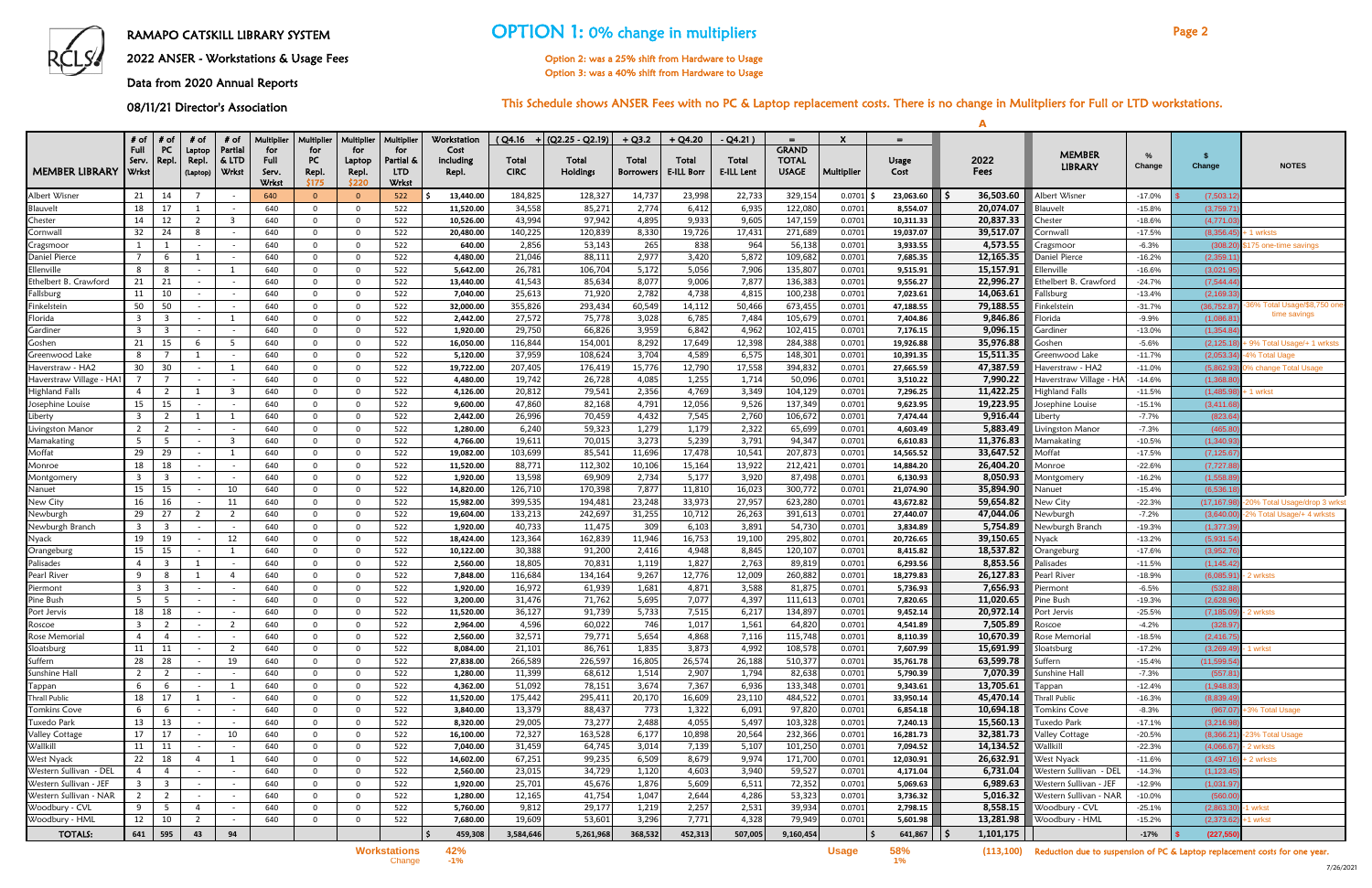

## RAMAPO CATSKILL LIBRARY SYSTEM Page 3 2022 Telecommunication Charges

| Member Library              | Band-<br>width | Telecom<br><b>Site Charge</b> | E-Rate<br>Credit         | 2022 Telecom.<br>Charges | Inc/(Dec)<br>from 2021 |
|-----------------------------|----------------|-------------------------------|--------------------------|--------------------------|------------------------|
|                             |                |                               |                          |                          |                        |
| Albert Wisner               | 11             | \$<br>8,889.59                | \$<br>$(4,596.61)$ \$    | 4,292.98                 | \$<br>45.89            |
| Blauvelt                    | 10             | 8,081.45                      | (4, 178.73)              | 3,902.72                 | 41.73                  |
| Chester                     | 10             | 8,081.45                      | (4, 178.73)              | 3,902.72                 | 41.73                  |
| Cornwall                    | 16             | 12,930.32                     | (6,685.97)               | 6,244.35                 | 66.77                  |
| Cragsmoor                   | 4              | 3,232.58                      | (1,671.49)               | 1,561.09                 | 16.70                  |
| <b>Daniel Pierce</b>        | 5              | 4,040.72                      | (2,089.37)               | 1,951.35                 | 20.86                  |
| Ellenville                  | 5              | 4,040.72                      | (2,089.37)               | 1,951.35                 | 20.86                  |
| Ethelbert B. Crawford       | 11             | 8,889.59                      | (4,596.61)               | 4,292.98                 | 45.89                  |
| Fallsburg                   | $\overline{7}$ | 5,657.01                      | (2,925.11)               | 2,731.90                 | 29.21                  |
| Finkelstein                 | 25             | 20,203.62                     | (10, 446.83)             | 9,756.79                 | 104.32                 |
| Florida                     | 4              | 3,232.58                      | (1,671.49)               | 1,561.09                 | 16.70                  |
| Gardiner                    | $\overline{4}$ | 3,232.58                      | (1,671.49)               | 1,561.09                 | 16.70                  |
| Goshen                      | 14             | 11,314.03                     | (5,850.23)               | 5,463.80                 | 58.42                  |
| Greenwood Lake              | 5              | 4,040.72                      | (2,089.37)               | 1,951.35                 | 20.86                  |
| Haverstraw HA2              | 16             | 12,930.32                     | (6,685.97)               | 6,244.35                 | 66.77                  |
| Haverstraw - Village HA1    | 5              | 4,040.72                      | (2,089.37)               | 1,951.35                 | 20.86                  |
| <b>Highland Falls</b>       | 5              | 4,040.72                      | (2,089.37)               | 1,951.35                 | 20.86                  |
| Josephine-Louise            | 9              | 7,273.30                      | (3,760.86)               | 3,512.44                 | 37.55                  |
| Liberty                     | $\overline{4}$ | 3,232.58                      | (1,671.49)               | 1,561.09                 | 16.70                  |
| Livingston Manor            | $\overline{4}$ | 3,232.58                      | (1,671.49)               | 1,561.09                 | 16.70                  |
| Mamakating                  | 5              | 4,040.72                      | (2,089.37)               | 1,951.35                 | 20.86                  |
| Moffat                      | 16             | 12,930.32                     | (6,685.97)               | 6,244.35                 | 66.77                  |
| Monroe                      | 10             | 8,081.45                      | (4, 178.73)              | 3,902.72                 | 41.73                  |
| Montgomery                  | $\overline{4}$ | 3,232.58                      | (1,671.49)               | 1,561.09                 | 16.70                  |
| Nanuet                      | 14             | 11,314.03                     | (5,850.23)               | 5,463.80                 | 58.42                  |
| New City - Drop 3 wrksts    | 14             | 11,314.03                     | (5,850.23)               | 5,463.80                 | (713.78)               |
| Newburgh - Add 2 wrksts     | 16             | 12,930.34                     | (6,686.01)               | 6,244.37                 | 838.99                 |
| Newburgh - Mall             | $\overline{4}$ | 3,232.58                      | (1,671.49)               | 1,561.05                 | 16.66                  |
| <b>Nyack</b>                | 16             | 12,930.32                     | (6,685.97)               | 6,244.35                 | 66.77                  |
| Orangeburg                  | 10             | 8,081.45                      | (4, 178.73)              | 3,902.72                 | 41.73                  |
| Palisades                   | 4              | 3,232.58                      | (1,671.49)               | 1,561.09                 | 16.70                  |
| Pearl River - Drop 2 wrksts | $\overline{7}$ | 5,657.01                      | (2,925.11)               | 2,731.90                 | (1, 129.09)            |
| Piermont                    | 4              | 3,232.58                      | (1,671.49)               | 1,561.09                 | 16.70                  |
| Pine Bush                   | 5              | 4,040.72                      | (2,089.37)               | 1,951.35                 | 20.86                  |
| Port Jervis - Drop 2 wrksts | 10             | 8,081.45                      | (4, 178.73)              | 3,902.72                 | (344.37)               |
| Roscoe                      | 5              | 4,040.72                      | (2,089.37)               | 1,951.35                 | 20.86                  |
| Rose Memorial               | 4              | 3,232.58                      | (1,671.49)               | 1,561.09                 | 16.70                  |
| Sloatsburg                  | 7              | 5,657.01                      | (2,925.11)               | 2,731.90                 | 29.21                  |
| Suffern                     | 24             | 19,395.48                     | (10,028.96)              | 9,366.52                 | 100.15                 |
| Sunshine Hall               | $\overline{4}$ | 3,232.58                      | (1,671.49)               | 1,561.09                 | 16.70                  |
| Tappan                      | 5              | 4,040.72                      | (2,089.37)               | 1,951.35                 | 20.86                  |
| Thrall                      | 10             | 8,081.45                      | (4, 178.73)              | 3,902.72                 | 41.73                  |
| <b>Tomkins Cove</b>         | 5              | 4,040.72                      | (2,089.37)               | 1,951.35                 | 20.86                  |
| Tuxedo Park                 | $\overline{7}$ | 5,657.01                      | (2,925.11)               | 2,731.90                 | 29.21                  |
| Valley Cottage              | 14             | 11,314.03                     | (5,850.23)               | 5,463.80                 | 58.42                  |
| Wallkill                    | $\overline{7}$ | 5,657.01                      | (2,925.11)               | 2,731.90                 | 29.21                  |
| West Nyack                  | 11             | 8,889.59                      | (4,596.61)               | 4,292.98                 | 45.89                  |
| West Sul - DEL              | 4              |                               |                          |                          |                        |
| West Sul - JEF              |                | 3,232.58                      | (1,671.49)               | 1,561.09                 | 16.70<br>16.70         |
|                             | 4              | 3,232.58                      | (1,671.49)               | 1,561.09                 |                        |
| West Sul - NAR              | $\overline{4}$ | 3,232.58                      | (1,671.49)               | 1,561.09                 | 16.70                  |
| Woodbury - CVL              | 7<br>7         | 5,657.01                      | (2,925.11)               | 2,731.90                 | 29.21                  |
| Woodbury - HML              |                | 5,657.01                      | (2,925.11)               | 2,731.90                 | 29.21                  |
| <b>Totals</b>               | 442            | \$<br>357,200.00              | \$<br>$(184, 700.00)$ \$ | 172,500.00               | \$<br>300.00           |

Telecommunication Charges have increased by \$300 because the E-rate credit is less than the previous year.